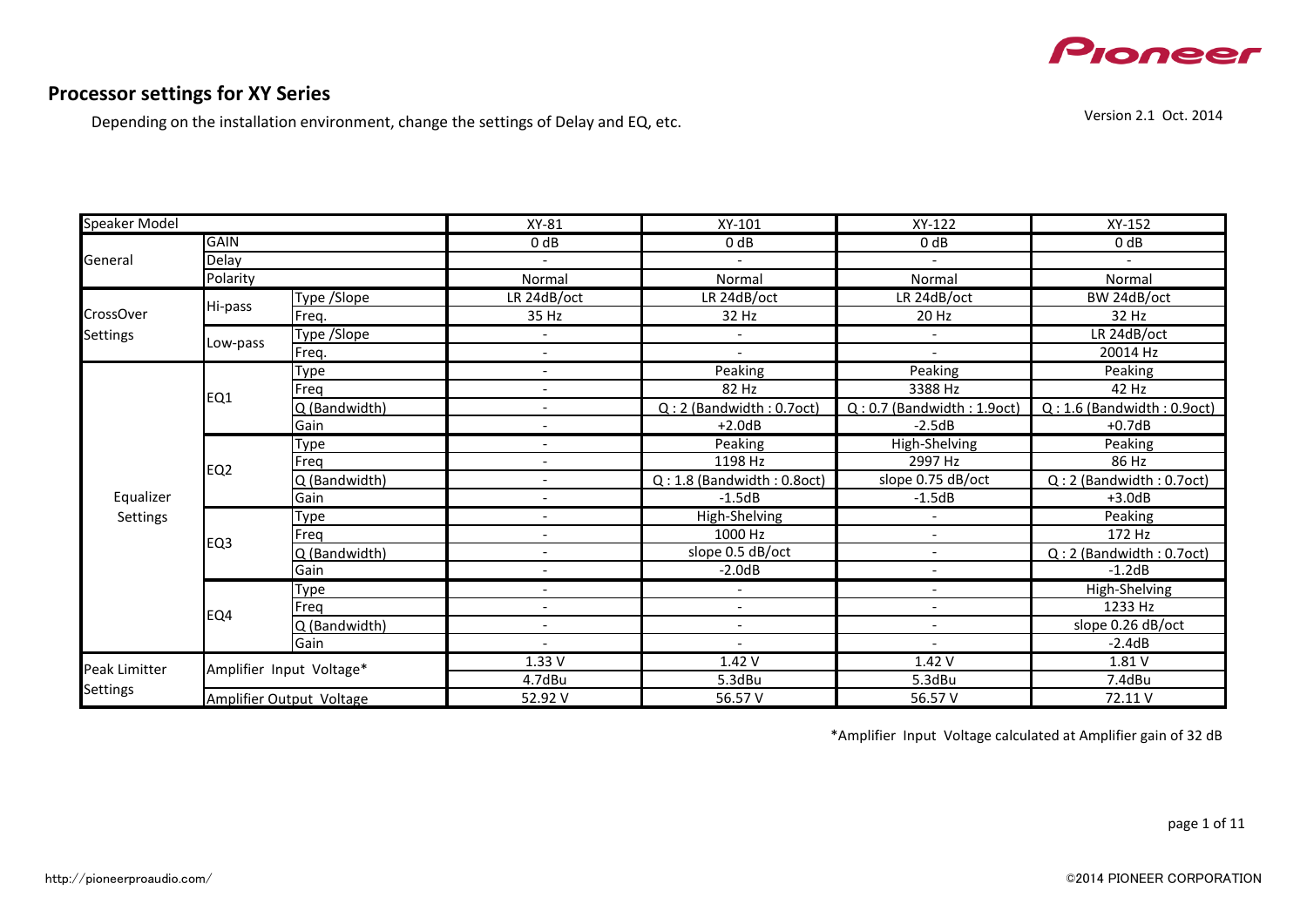

Depending on the installation environment, change the settings of Delay and EQ, etc.

Version 2.1 Oct. 2014

| <b>Speaker Model</b> |                 |                          | XY-115S                          | XY-118S                  | XY-215S                  | XY-218S                         |
|----------------------|-----------------|--------------------------|----------------------------------|--------------------------|--------------------------|---------------------------------|
|                      | <b>GAIN</b>     |                          | 0 dB                             | 0 dB                     | 0 dB                     | 0 dB                            |
| General              | <b>Delay</b>    |                          |                                  |                          |                          |                                 |
|                      | Polarity        |                          | Normal                           | Normal                   | Normal                   | Normal                          |
|                      |                 | Type /Slope              | LR 24dB/oct                      | LR 24dB/oct              | BW 24dB/oct              | LR 24dB/oct                     |
| <b>CrossOver</b>     | Hi-pass         | Freq.                    | 40 Hz                            | 32 Hz                    | 35 Hz                    | 24 Hz                           |
| <b>Settings</b>      |                 | Type /Slope              | BW 24dB/oct                      | LR 24dB/oct              | BW 24dB/oct              | BW 24dB/oct                     |
|                      | Low-pass        | Freq.                    | 115 Hz                           | 110 Hz                   | 110 Hz                   | 115 Hz                          |
|                      |                 | Type                     | Peaking                          | $\overline{\phantom{a}}$ |                          | Peaking                         |
|                      |                 | Freg                     | 84 Hz                            | $\overline{\phantom{a}}$ |                          | 78 Hz                           |
|                      | EQ1             | Q (Bandwidth)            | $Q: 1.7$ (Bandwidth: $0.85$ oct) | $\overline{\phantom{a}}$ | $\overline{\phantom{a}}$ | $Q: 2.9$ (Bandwidth: $0.5$ oct) |
|                      |                 | Gain                     | $+2.0dB$                         |                          |                          | $+2.0dB$                        |
|                      |                 | Type                     |                                  | $\overline{\phantom{a}}$ | $\overline{\phantom{a}}$ | Peaking                         |
|                      | EQ <sub>2</sub> | Freq                     | $\overline{\phantom{a}}$         |                          |                          | 210 Hz                          |
|                      |                 | Q (Bandwidth)            | $\overline{\phantom{a}}$         |                          | $\overline{\phantom{a}}$ | $Q: 2.5$ (Bandwidth: $0.6$ oct) |
| Equalizer            |                 | Gain                     | $\overline{\phantom{a}}$         |                          | $\overline{\phantom{a}}$ | $+3.0dB$                        |
| Settings             |                 | Type                     | $\overline{\phantom{a}}$         | $\overline{\phantom{a}}$ | $\overline{\phantom{a}}$ |                                 |
|                      | EQ3             | Freq                     | $\overline{\phantom{a}}$         | $\overline{\phantom{a}}$ | $\overline{\phantom{a}}$ | $\blacksquare$                  |
|                      |                 | Q (Bandwidth)            | $\qquad \qquad \blacksquare$     |                          | $\overline{\phantom{a}}$ | $\qquad \qquad \blacksquare$    |
|                      |                 | Gain                     | $\overline{\phantom{a}}$         |                          | $\overline{\phantom{a}}$ | $\overline{\phantom{a}}$        |
|                      |                 | <b>Type</b>              | $\overline{\phantom{a}}$         |                          |                          | $\overline{\phantom{a}}$        |
|                      | EQ4             | Freg                     | $\qquad \qquad \blacksquare$     |                          |                          | $\overline{\phantom{a}}$        |
|                      |                 | Q (Bandwidth)            | $\overline{\phantom{a}}$         | $\overline{\phantom{a}}$ | $\overline{\phantom{a}}$ | $\overline{\phantom{a}}$        |
|                      |                 | Gain                     |                                  |                          |                          |                                 |
| Peak Limitter        |                 | Amplifier Input Voltage* | 1.67V                            | 2.25V                    | 1.42V                    | 2.01V                           |
|                      |                 |                          | 6.6dBu                           | 9.2dBu                   | 5.3dBu                   | 8.3dBu                          |
| <b>Settings</b>      |                 | Amplifier Output Voltage | 66.33 V                          | 89.44 V                  | 56.57 V                  | 80.00 V                         |

\*Amplifier Input Voltage calculated at Amplifier gain of 32 dB

page 2 of 11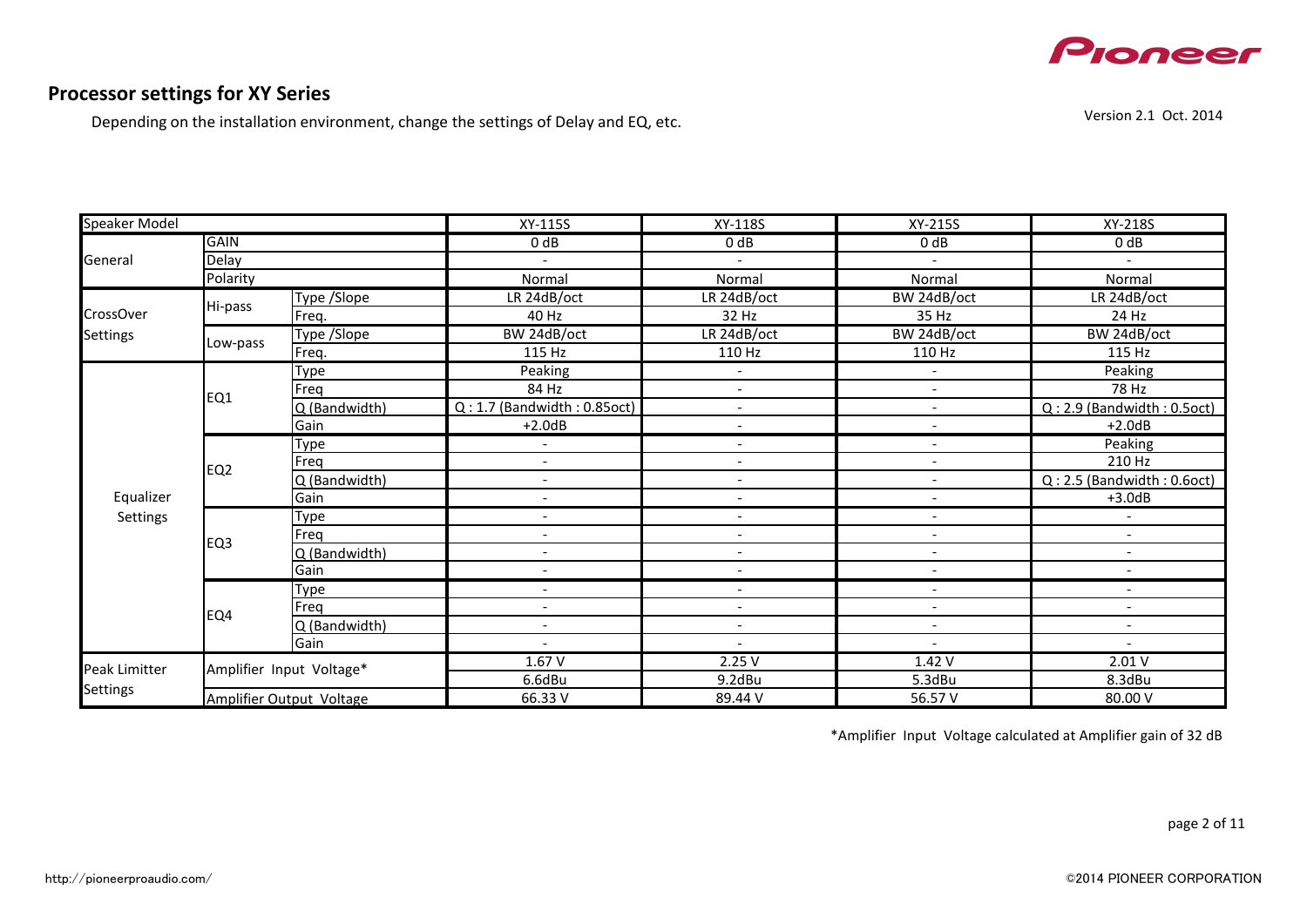

#### **Processor settings for XY Series**

Depending on the installation environment, change the settings of Delay and EQ, etc.

XY-81 XY-115S XY-81 XY-118S  $0 dB$  +5.7dB +5.5dB  $0 dB$  +5.7dB 0.15ms 0.00ms 1.34ms 0.00ms Normal Normal Normal Normal Type /Slope LR 24dB/oct LR 24dB/oct LR 24dB/oct LR 24dB/oct Freq. 90 Hz 41 Hz 95 Hz 32 Hz Type /Slope LR 24dB/oct BW 24dB/oct LR 24dB/oct LR 24dB/oct Freq. 20014 Hz 123 Hz 20014 Hz 110 Hz Type Peaking Peaking Peaking Peaking Freq 2294 Hz 67 Hz 2294 Hz 60 Hz  $\vert$  Q (Bandwidth)  $\vert$  Q : 3 (Bandwidth : 0.5oct)  $\vert$  Q : 4 (Bandwidth : 0.35oct)  $\vert$  Q : 3 (Bandwidth : 0.5oct)  $\vert$  Q : 3 (Bandwidth : 0.5oct) Gain +1.5dB +1.5dB +1.5dB -2.0dB +1.5dB +1.5dB +1.0dB Type Peaking Peaking Peaking Peaking Freq 2808 Hz 84 Hz 2808 Hz 145 Hz  $Q$  (Bandwidth)  $Q: 1.5$  (Bandwidth : 0.95oct)  $Q: 2$  (Bandwidth : 0.7oct)  $Q: 1.5$  (Bandwidth : 0.95oct)  $Q: 3$  (Bandwidth : 0.5oct)  $-2.0d$ B Gain -2.0dB +2.0dB -2.0dB -2.0dB Type and the set of the Peaking of the Peaking of the set of the set of the set of the set of the set of the s Freq - 210 Hz - - Q (Bandwidth) - Q : 3 (Bandwidth : 0.5oct) - - Gain - +2.0dB - - Type - - - - Freq - - - - Q (Bandwidth) - - - - Gain - - - - 1.33 V 1.67 V 1.33 V 2.25 V 4.7dBu 6.6dBu 4.7dBu 9.2dBu 52.92 V 66.33 V 52.92 V 89.44 V Peak Limitter Settings Amplifier Input Voltage\*\* Polarity Amplifier Output Voltage Hi-pass Low-pass Equalizer Settings EQ1 EQ2 EQ3 CrossOver Settings EQ4 **XY-81 with XY-115S XY-81 with XY-118S** Speaker Model General GAIN Delay\*

\*Delay time when a fullrange speaker is pole-mounted.

\*\*Amplifier Input Voltage calculated at Amplifier gain of 32 dB

page 3 of 11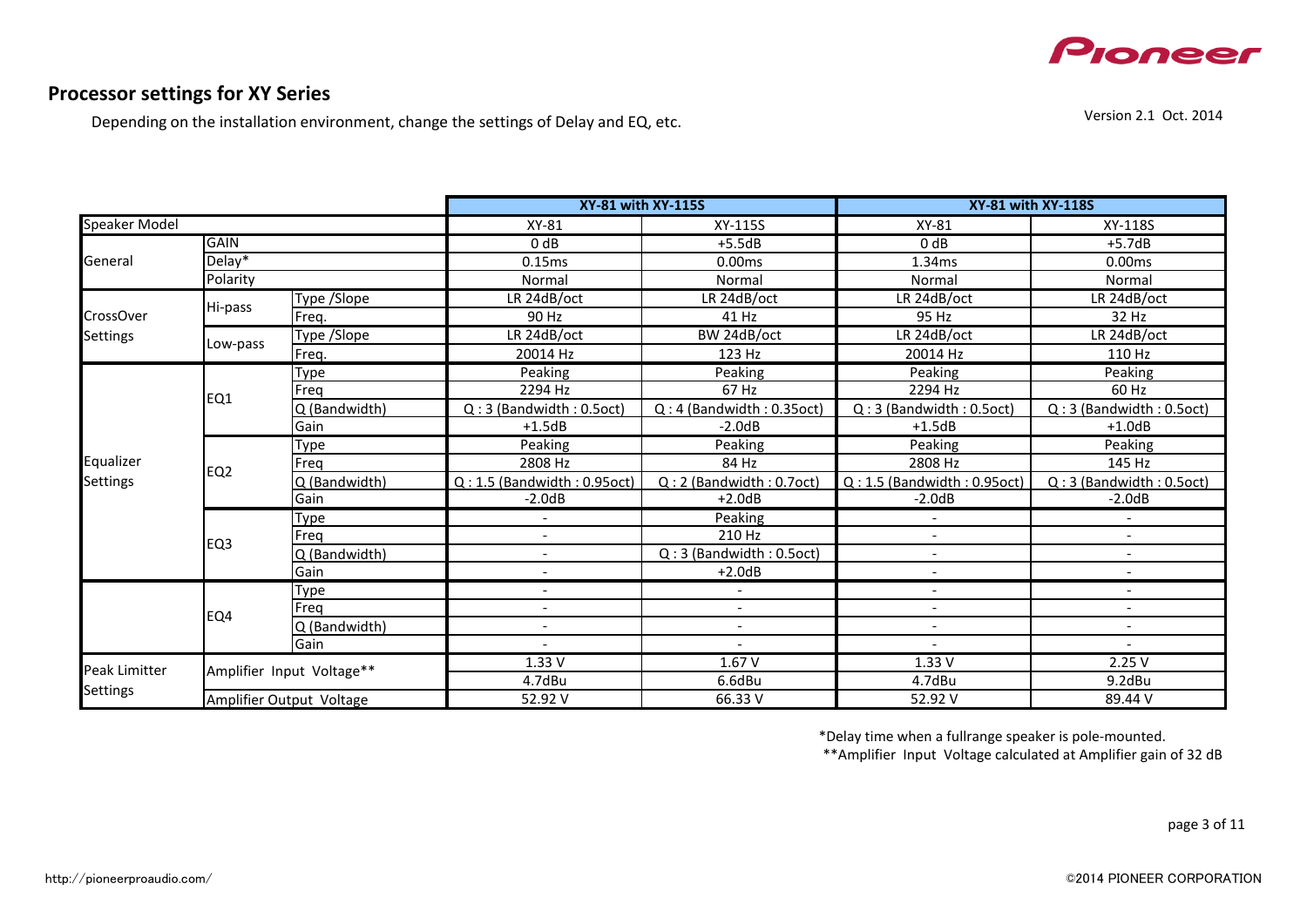

Depending on the installation environment, change the settings of Delay and EQ, etc.

|               |                 |                           | <b>XY-81 with XY-215S</b>        |                                                                                                                                                                                                                                                                                                         |  |  |  |
|---------------|-----------------|---------------------------|----------------------------------|---------------------------------------------------------------------------------------------------------------------------------------------------------------------------------------------------------------------------------------------------------------------------------------------------------|--|--|--|
| Speaker Model |                 |                           | XY-81                            | XY-215S                                                                                                                                                                                                                                                                                                 |  |  |  |
|               | <b>GAIN</b>     |                           | 0 <sub>d</sub> B                 | $-2.8dB$                                                                                                                                                                                                                                                                                                |  |  |  |
| General       | $Delay*$        |                           | 2.52ms                           | 0.00ms                                                                                                                                                                                                                                                                                                  |  |  |  |
|               | Polarity        |                           | Normal                           | Normal                                                                                                                                                                                                                                                                                                  |  |  |  |
|               |                 | Type /Slope               | LR 24dB/oct                      | BW 24dB/oct                                                                                                                                                                                                                                                                                             |  |  |  |
| CrossOver     | Hi-pass         | Freg.                     | 105 Hz                           | 35 Hz                                                                                                                                                                                                                                                                                                   |  |  |  |
| Settings      |                 | <b>Type /Slope</b>        | LR 24dB/oct                      | BW 24dB/oct                                                                                                                                                                                                                                                                                             |  |  |  |
|               | Low-pass        | Freq.                     | 17959 Hz                         | 125 Hz<br>$\overline{\phantom{0}}$<br>$\overline{\phantom{0}}$<br>$\overline{\phantom{a}}$<br>$\overline{\phantom{a}}$<br>$\overline{\phantom{0}}$<br>$\overline{a}$<br>$\overline{\phantom{0}}$<br>$\overline{\phantom{0}}$<br>$\overline{\phantom{0}}$<br>$\overline{\phantom{0}}$<br>1.42V<br>5.3dBu |  |  |  |
|               |                 | Type                      | Peaking                          |                                                                                                                                                                                                                                                                                                         |  |  |  |
|               | EQ1             | Freg                      | 2294 Hz                          |                                                                                                                                                                                                                                                                                                         |  |  |  |
|               |                 | Q (Bandwidth)             | $Q:3$ (Bandwidth: 0.5oct)        |                                                                                                                                                                                                                                                                                                         |  |  |  |
|               |                 | Gain                      | $+1.5dB$                         |                                                                                                                                                                                                                                                                                                         |  |  |  |
|               | EQ <sub>2</sub> | Type                      | Peaking                          |                                                                                                                                                                                                                                                                                                         |  |  |  |
| Equalizer     |                 | Freq                      | 2808 Hz                          |                                                                                                                                                                                                                                                                                                         |  |  |  |
| Settings      |                 | Q (Bandwidth)             | $Q: 1.5$ (Bandwidth: $0.95$ oct) |                                                                                                                                                                                                                                                                                                         |  |  |  |
|               |                 | Gain                      | $-2.0dB$                         |                                                                                                                                                                                                                                                                                                         |  |  |  |
|               |                 | Type                      |                                  |                                                                                                                                                                                                                                                                                                         |  |  |  |
|               | EQ <sub>3</sub> | Freq                      | $\overline{\phantom{0}}$         |                                                                                                                                                                                                                                                                                                         |  |  |  |
|               |                 | Q (Bandwidth)             | $\overline{\phantom{0}}$         |                                                                                                                                                                                                                                                                                                         |  |  |  |
|               |                 | Gain                      | $\overline{\phantom{0}}$         |                                                                                                                                                                                                                                                                                                         |  |  |  |
|               |                 | Type                      |                                  |                                                                                                                                                                                                                                                                                                         |  |  |  |
|               | EQ4             | Freg                      | $\overline{\phantom{0}}$         |                                                                                                                                                                                                                                                                                                         |  |  |  |
|               |                 | Q (Bandwidth)             | $\overline{\phantom{0}}$         |                                                                                                                                                                                                                                                                                                         |  |  |  |
|               |                 | Gain                      | $\overline{\phantom{0}}$         |                                                                                                                                                                                                                                                                                                         |  |  |  |
| Peak Limitter |                 | Amplifier Input Voltage** | 1.33V                            |                                                                                                                                                                                                                                                                                                         |  |  |  |
|               |                 |                           | 4.7dBu                           |                                                                                                                                                                                                                                                                                                         |  |  |  |
| Settings      |                 | Amplifier Output Voltage  | 52.92 V                          | 56.57 V                                                                                                                                                                                                                                                                                                 |  |  |  |

Version 2.1 Oct. 2014

\*Delay time when a fullrange speaker is pole-mounted. \*\*Amplifier Input Voltage calculated at Amplifier gain of 32 dB

page 4 of 11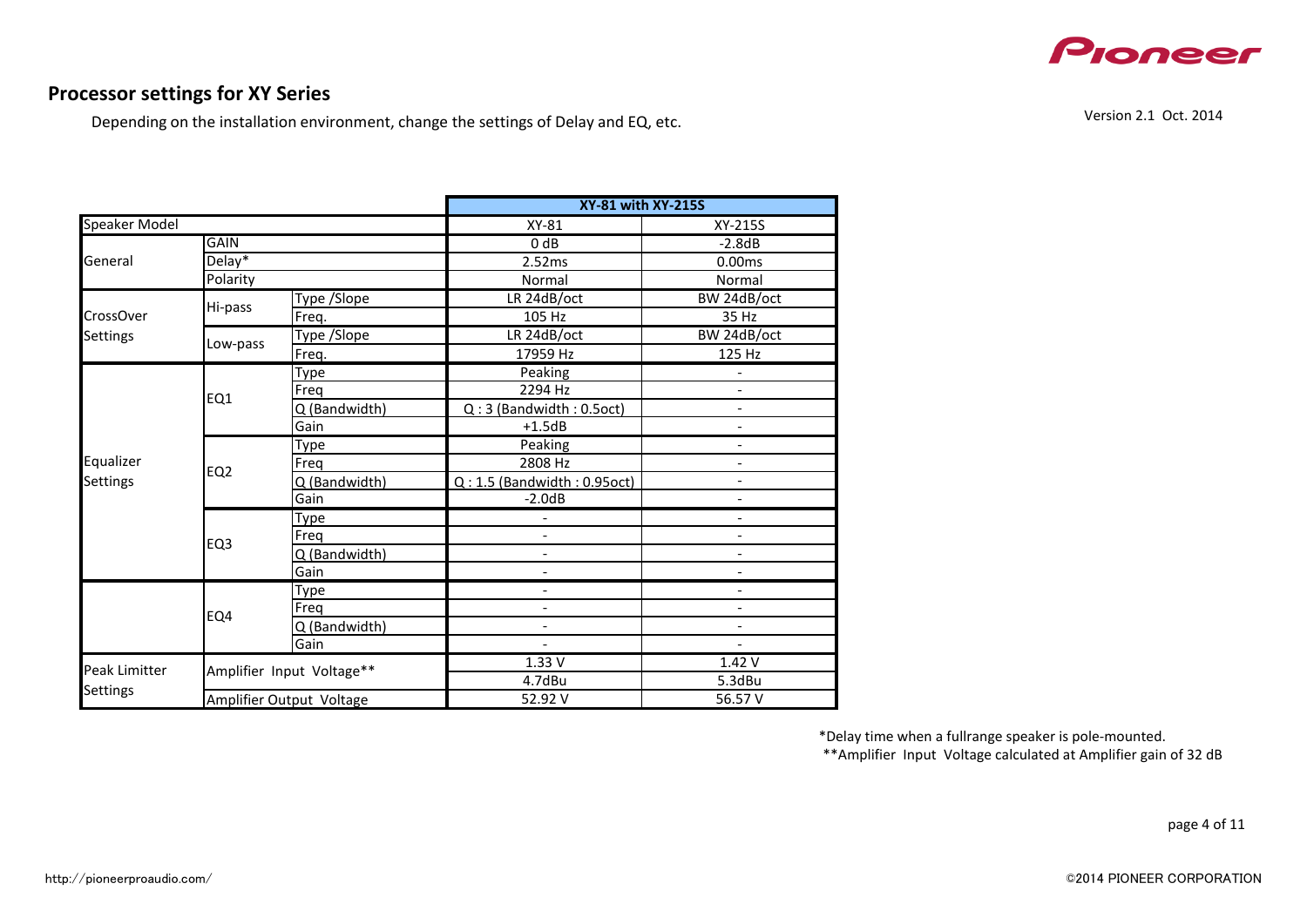

#### **Processor settings for XY Series**

Depending on the installation environment, change the settings of Delay and EQ, etc.

XY-101 XY-115S XY-101 XY-118S  $0 dB$  +5.5dB +6.0dB +5.5dB 0.75ms 0.00ms 1.54ms 0.00ms Normal Normal Normal Normal Type /Slope LR 24dB/oct LR 24dB/oct LR 24dB/oct LR 24dB/oct Freq. 95 Hz 40 Hz 105 Hz 34 Hz Type /Slope - BW 24dB/oct - LR 24dB/oct Freq. - 115 Hz - 110 Hz Type Peaking Peaking Peaking Peaking Freq 210 Hz 67 Hz 1198 Hz 58 Hz  $Q$  (Bandwidth)  $Q:3$  (Bandwidth : 0.5oct)  $Q:4$  (Bandwidth : 0.35oct)  $Q:1.8$  (Bandwidth : 0.8oct)  $Q:3$  (Bandwidth : 0.5oct) +0.2dB -2.2dB -1.5dB -1.5dB Gain +0.2dB +0.2dB -2.2dB -1.5dB +0.5dB +0.5dB Type Reaking Peaking High-Shelving Peaking Peaking Beaking Beaking Peaking Peaking Peaking Peaking Peaking Peaking Freq 1198 Hz 1198 Hz 84 Hz 1000 Hz 145 Hz  $Q$  (Bandwidth)  $Q: 1.8$  (Bandwidth : 0.8oct)  $Q: 2$  (Bandwidth : 0.7oct) slope 0.5 dB/oct  $Q: 3$  (Bandwidth : 0.5oct)<br>Gain  $+2.2$ dB  $-2.0$ dB  $-2.6$ dB Gain -1.5dB -1.5dB +2.2dB -2.0dB -2.0dB -2.6dB Type High-Shelving Peaking - - Freq 1000 Hz 210 Hz 200 Hz 200 Hz 200 Hz  $\sim$  - 1000 Hz 210 Hz  $\sim$  - 1000 Hz  $\sim$  - 1000 Hz 210 Hz  $\sim$  - 1000 Hz  $\sim$  - 1000 Hz  $\sim$  1000 Hz  $\sim$  1000 Hz  $\sim$  1000 Hz  $\sim$  1000 Hz  $\sim$  1000 Hz  $\sim$  1000 Hz  $\sim$  1000 Hz Q (Bandwidth) slope 0.50 dB/oct Q : 3 (Bandwidth : 0.5oct) - - Gain -2.0dB +2.0dB - - Type - - - - Freq - - - - Q (Bandwidth) - - - - Gain - - - - 1.42 V 1.67 V 1.42 V 2.25 V 5.3dBu 6.6dBu 5.3dBu 9.2dBu 56.57 V 66.33 V 56.57 V 89.44 V Equalizer Settings EQ1 EQ2 EQ3 EQ4 Peak Limitter Settings Amplifier Input Voltage\*\* Amplifier Output Voltage General GAIN Delay\* Polarity CrossOver Settings Low-pass **XY-101 with XY-115S XY-101 with XY-118S** Speaker Model Hi-pass

\*Delay time when a fullrange speaker is pole-mounted.

\*\*Amplifier Input Voltage calculated at Amplifier gain of 32 dB

page 5 of 11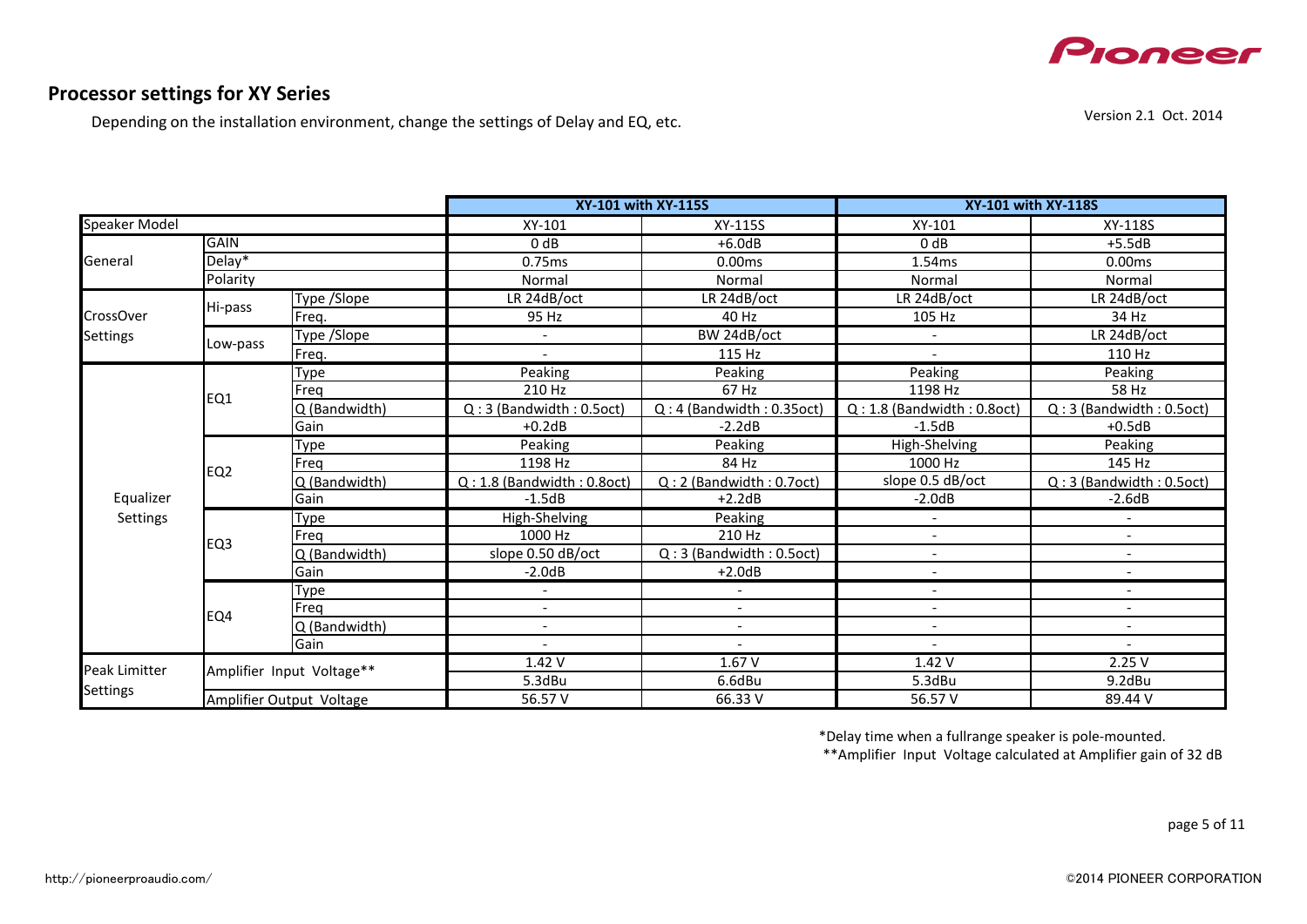

Depending on the installation environment, change the settings of Delay and EQ, etc.

|                      |                                         |                           | XY-101 with XY-215S             |                                                                                                                                                                                                                                                                                          |  |  |  |
|----------------------|-----------------------------------------|---------------------------|---------------------------------|------------------------------------------------------------------------------------------------------------------------------------------------------------------------------------------------------------------------------------------------------------------------------------------|--|--|--|
| <b>Speaker Model</b> |                                         |                           | XY-101                          | XY-215S                                                                                                                                                                                                                                                                                  |  |  |  |
|                      | <b>GAIN</b>                             |                           | 0 <sub>d</sub> B                | $-3.0dB$                                                                                                                                                                                                                                                                                 |  |  |  |
| General              | Delay*                                  |                           | 2.49ms                          | 0.00ms                                                                                                                                                                                                                                                                                   |  |  |  |
|                      | Polarity                                |                           | Normal                          | Normal                                                                                                                                                                                                                                                                                   |  |  |  |
|                      |                                         | Type /Slope               | LR 24dB/oct                     | BW 24dB/oct                                                                                                                                                                                                                                                                              |  |  |  |
| CrossOver            | Hi-pass                                 | Freq.                     | 110 Hz                          | 28 Hz                                                                                                                                                                                                                                                                                    |  |  |  |
| Settings             | <b>Type /Slope</b><br>Low-pass<br>Freq. |                           | BW 24dB/oct                     |                                                                                                                                                                                                                                                                                          |  |  |  |
|                      |                                         |                           |                                 | 120 Hz<br>Peaking<br>55 Hz<br>$Q:3$ (Bandwidth: $0.5$ oct)<br>$+0.5dB$<br>Peaking<br>145 Hz<br>$Q:3$ (Bandwidth: 0.5oct)<br>$-2.0dB$<br>Peaking<br>239 Hz<br>$Q:3$ (Bandwidth: 0.5oct)<br>$-2.0dB$<br>$\overline{\phantom{0}}$<br>$\overline{\phantom{0}}$<br>1.42V<br>5.3dBu<br>56.57 V |  |  |  |
|                      |                                         | Type                      | Peaking                         |                                                                                                                                                                                                                                                                                          |  |  |  |
|                      | EQ1                                     | Frea                      | 1198 Hz                         |                                                                                                                                                                                                                                                                                          |  |  |  |
|                      |                                         | Q (Bandwidth)             | $Q: 1.8$ (Bandwidth: $0.8$ oct) |                                                                                                                                                                                                                                                                                          |  |  |  |
|                      |                                         | Gain                      | $-1.5dB$                        |                                                                                                                                                                                                                                                                                          |  |  |  |
|                      | EQ <sub>2</sub>                         | Type                      | High-Shelving                   |                                                                                                                                                                                                                                                                                          |  |  |  |
|                      |                                         | Freq                      | 1000 Hz                         |                                                                                                                                                                                                                                                                                          |  |  |  |
|                      |                                         | Q (Bandwidth)             | slope 0.5 dB/oct                |                                                                                                                                                                                                                                                                                          |  |  |  |
| Equalizer            |                                         | Gain                      | $-2.0dB$                        |                                                                                                                                                                                                                                                                                          |  |  |  |
| Settings             | EQ <sub>3</sub>                         | Type                      |                                 |                                                                                                                                                                                                                                                                                          |  |  |  |
|                      |                                         | Freg                      |                                 |                                                                                                                                                                                                                                                                                          |  |  |  |
|                      |                                         | Q (Bandwidth)             | $\overline{\phantom{a}}$        |                                                                                                                                                                                                                                                                                          |  |  |  |
|                      |                                         | Gain                      | $\overline{\phantom{a}}$        |                                                                                                                                                                                                                                                                                          |  |  |  |
|                      |                                         | Type                      | $\overline{\phantom{a}}$        |                                                                                                                                                                                                                                                                                          |  |  |  |
|                      | EQ4                                     | Freg                      | $\overline{\phantom{a}}$        |                                                                                                                                                                                                                                                                                          |  |  |  |
|                      |                                         | Q (Bandwidth)             | $\overline{\phantom{a}}$        |                                                                                                                                                                                                                                                                                          |  |  |  |
|                      |                                         | Gain                      |                                 |                                                                                                                                                                                                                                                                                          |  |  |  |
| Peak Limitter        |                                         | Amplifier Input Voltage** | 1.42V                           |                                                                                                                                                                                                                                                                                          |  |  |  |
| Settings             |                                         |                           | 5.3dBu                          |                                                                                                                                                                                                                                                                                          |  |  |  |
|                      | Amplifier Output Voltage                |                           | 56.57 V                         |                                                                                                                                                                                                                                                                                          |  |  |  |

Version 2.1 Oct. 2014

\*\*Amplifier Input Voltage calculated at Amplifier gain of 32 dB \*Delay time when a fullrange speaker is pole-mounted.

page 6 of 11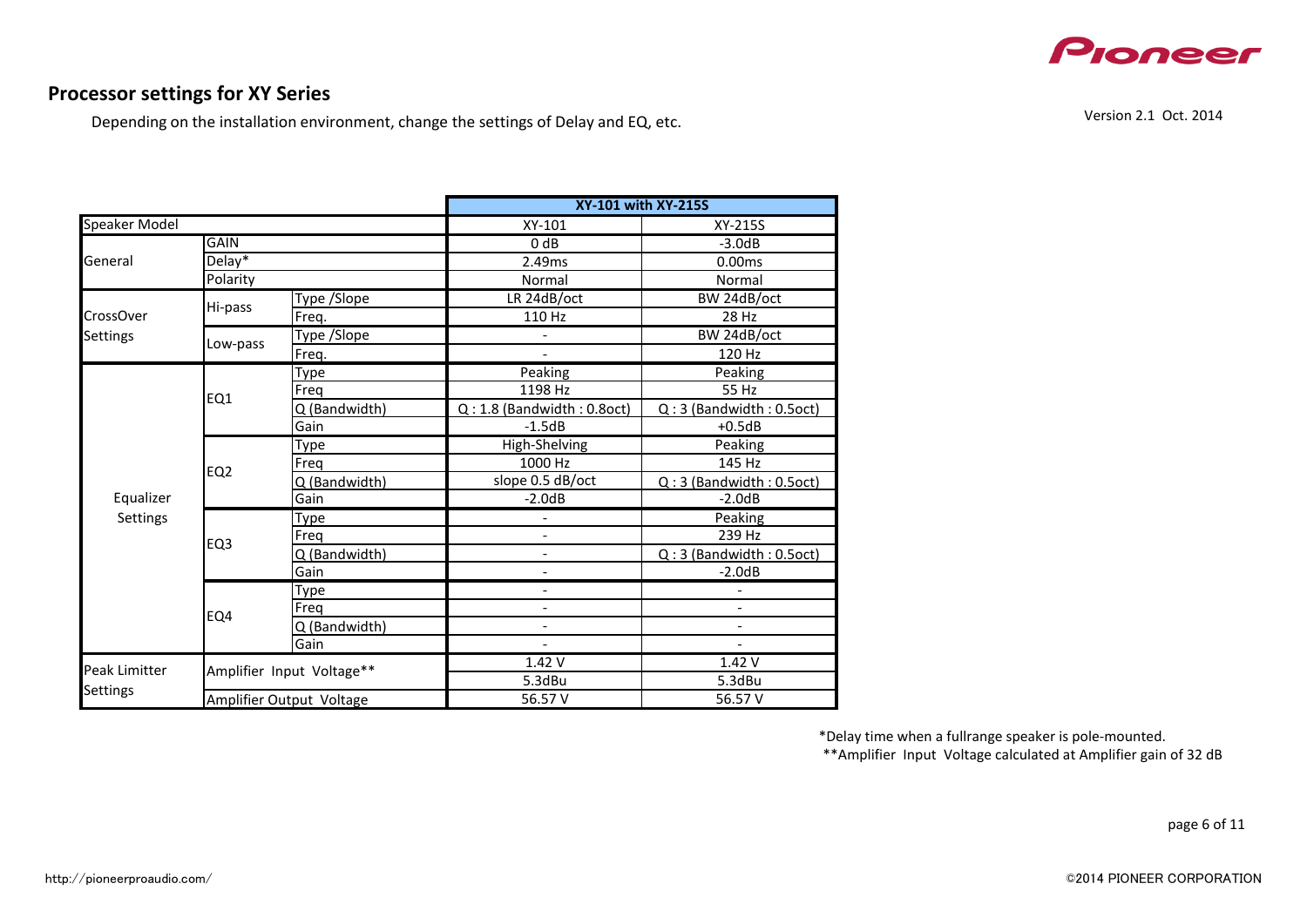

Depending on the installation environment, change the settings of Delay and EQ, etc.

Version 2.1 Oct. 2014

|                  |                          |                           | XY-122 with XY-115S              |                           | XY-122 with XY-118S           |                           |
|------------------|--------------------------|---------------------------|----------------------------------|---------------------------|-------------------------------|---------------------------|
| Speaker Model    |                          |                           | XY-122                           | XY-115S                   | XY-122                        | XY-118S                   |
|                  | <b>GAIN</b>              |                           | $-5.8dB$                         | $+6.0dB$                  | $-5.5dB$                      | $+6.0dB$                  |
| General          | Delay <sup>*</sup>       |                           | 0.00ms                           | 0.76ms                    | 0.49ms                        | 0.00ms                    |
|                  | Polarity                 |                           | Normal                           | Normal                    | Normal                        | Normal                    |
|                  |                          | Type /Slope               | LR 24dB/oct                      | LR 24dB/oct               | LR 24dB/oct                   | LR 24dB/oct               |
| <b>CrossOver</b> | Hi-pass                  | Freq.                     | 74 Hz                            | 40 Hz                     | 85 Hz                         | 32 Hz                     |
| <b>Settings</b>  | Low-pass                 | Type /Slope               | LR 24dB/oct                      | BW 24dB/oct               | LR 24dB/oct                   | LR 24dB/oct               |
|                  |                          | Freq.                     | 20014 Hz                         | 125 Hz                    | 17959 Hz                      | 110 Hz                    |
|                  |                          | Type                      | Peaking                          | Peaking                   | Peaking                       | Peaking                   |
|                  | EQ1                      | Freg                      | 3152 Hz                          | 67 Hz                     | 3152 Hz                       | 145 Hz                    |
|                  |                          | Q (Bandwidth)             | $Q: 0.7$ (Bandwidth: 1.9oct)     | $Q:3$ (Bandwidth: 0.5oct) | $Q: 0.7$ (Bandwidth: 1.9oct)  | $Q:3$ (Bandwidth: 0.5oct) |
|                  |                          | Gain                      | $-3.0dB$                         | $-2.0dB$                  | $-3.0dB$                      | $-2.0dB$                  |
|                  | EQ <sub>2</sub>          | Type                      | Peaking                          | Peaking                   | Peaking                       |                           |
|                  |                          | Freg                      | 4207 Hz                          | 84 Hz                     | 4207 Hz                       |                           |
|                  |                          | Q (Bandwidth)             | $Q: 1.5$ (Bandwidth: $0.95$ oct) | Q: 2 (Bandwidth: 0.7oct)  | $Q: 1.5$ (Bandwidth: 0.95oct) |                           |
| Equalizer        |                          | Gain                      | $-1.0dB$                         | $+2.0dB$                  | $-1.0dB$                      | $\overline{\phantom{a}}$  |
| Settings         |                          | Type                      | High-Shelving                    | Peaking                   | High-Shelving                 |                           |
|                  | EQ3                      | Freg                      | 2997 Hz                          | 210 Hz                    | 2997 Hz                       |                           |
|                  |                          | Q (Bandwidth)             | slope 0.75 dB/oct                | $Q:3$ (Bandwidth: 0.5oct) | slope 0.75 dB/oct             |                           |
|                  |                          | Gain                      | $-1.5dB$                         | $+2.0dB$                  | $-1.5dB$                      |                           |
|                  |                          | Type                      |                                  |                           |                               |                           |
|                  | EQ4                      | Frea                      | $\overline{\phantom{a}}$         |                           | $\overline{\phantom{a}}$      |                           |
|                  |                          | Q (Bandwidth)             | $\overline{\phantom{a}}$         | $\overline{\phantom{a}}$  | $\overline{\phantom{a}}$      | $\overline{\phantom{a}}$  |
|                  |                          | Gain                      | $\overline{\phantom{a}}$         | $\overline{\phantom{a}}$  | $\overline{\phantom{a}}$      | $\overline{\phantom{a}}$  |
| Peak Limitter    |                          | Amplifier Input Voltage** | 1.42 V                           | 1.67V                     | 1.42V                         | 2.25V                     |
|                  |                          |                           | 5.3dBu                           | 6.6dBu                    | 5.3dBu                        | 9.2dBu                    |
| Settings         | Amplifier Output Voltage |                           | 56.57 V                          | 66.33 V                   | 56.57 V                       | 89.44 V                   |

\*Delay time when a fullrange speaker is pole-mounted.

\*\*Amplifier Input Voltage calculated at Amplifier gain of 32 dB

page 7 of 11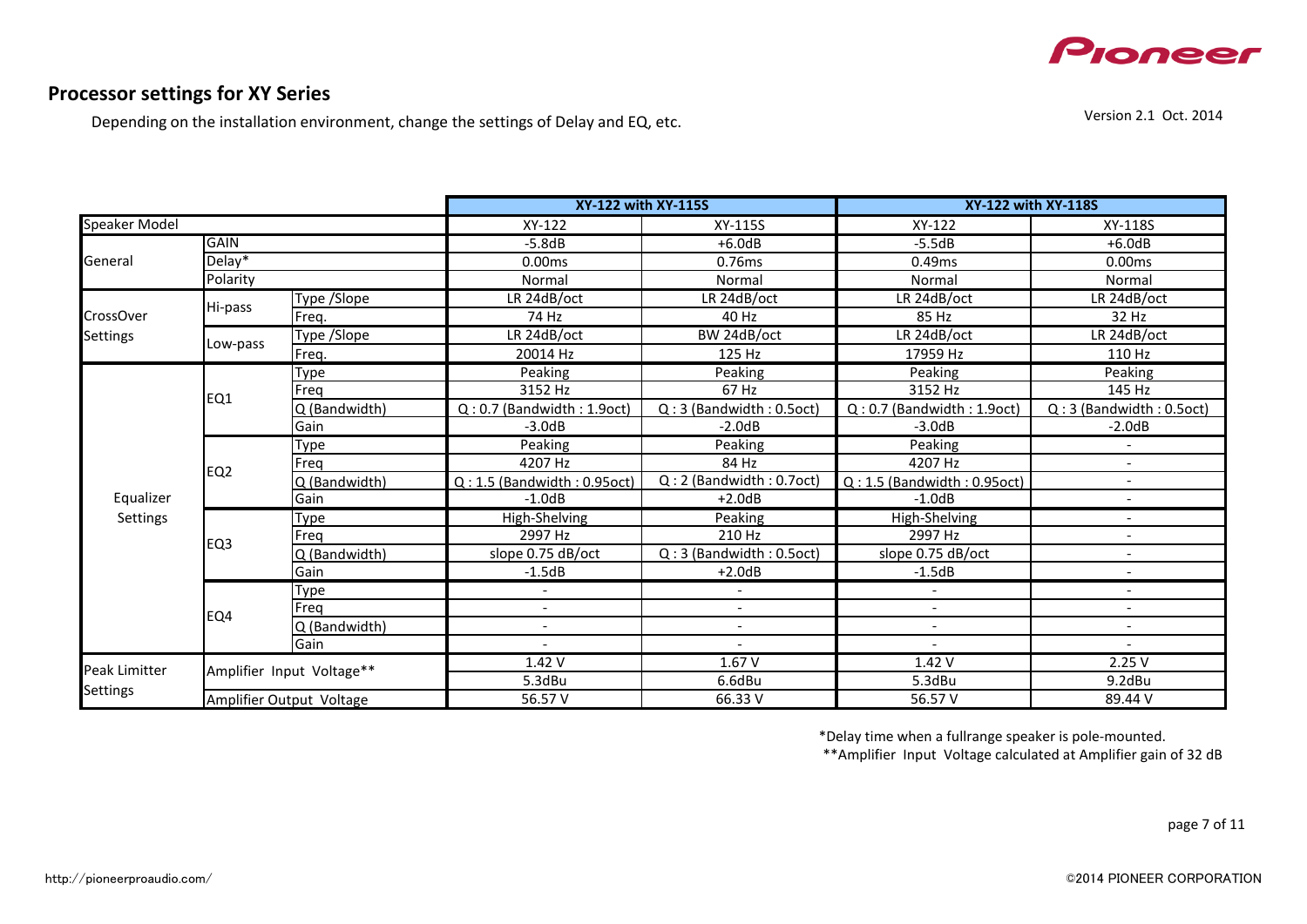

Depending on the installation environment, change the settings of Delay and EQ, etc.

Version 2.1 Oct. 2014

|                      |                          |                            | XY-122 with XY-215S           |                          |                               | XY-122 with XY-218S             |  |
|----------------------|--------------------------|----------------------------|-------------------------------|--------------------------|-------------------------------|---------------------------------|--|
| Speaker Model        |                          | XY-122                     | XY-215S                       | XY-122                   | XY-218S                       |                                 |  |
|                      | <b>GAIN</b>              |                            | 0 dB                          | $+2.0dB$                 | $-1.0dB$                      | $+6.0dB$                        |  |
| General              | Delay                    |                            | $2.48ms*$                     | $0.00ms*$                | $2.59ms***$                   | $0.00ms***$                     |  |
|                      | Polarity                 |                            | Normal                        | Normal                   | Normal                        | Normal                          |  |
|                      |                          | Type /Slope                | LR 24dB/oct                   | BW 24dB/oct              | LR 24dB/oct                   | LR 24dB/oct                     |  |
| <b>CrossOver</b>     | Hi-pass                  | Freq.                      | 95 Hz                         | 28 Hz                    | 90 Hz                         | 24 Hz                           |  |
| <b>Settings</b>      |                          | Type /Slope                | LR 24dB/oct                   | BW 24dB/oct              | LR 24dB/oct                   | BW 24dB/oct                     |  |
|                      | Low-pass                 | Freq.                      | 20014 Hz                      | 125 Hz                   | 17959 Hz                      | 90 Hz                           |  |
|                      |                          | Type                       | Peaking                       |                          | Peaking                       | Peaking                         |  |
|                      | EQ1                      | Freg                       | 3152 Hz                       | $\overline{\phantom{a}}$ | 3152 Hz                       | 78 Hz                           |  |
|                      |                          | Q (Bandwidth)              | $Q: 0.7$ (Bandwidth: 1.9oct)  |                          | $Q: 0.7$ (Bandwidth: 1.9oct)  | $Q: 2.9$ (Bandwidth: $0.5$ oct) |  |
|                      |                          | Gain                       | $-3.0dB$                      |                          | $-3.0dB$                      | $+2.0dB$                        |  |
|                      | EQ <sub>2</sub>          | Type                       | Peaking                       | $\overline{\phantom{a}}$ | Peaking                       | Peaking                         |  |
|                      |                          | Freq                       | 4207 Hz                       |                          | 4207 Hz                       | 210 Hz                          |  |
|                      |                          | Q (Bandwidth)              | $Q: 1.5$ (Bandwidth: 0.95oct) | $\overline{\phantom{a}}$ | $Q: 1.5$ (Bandwidth: 0.95oct) | $Q: 2.5$ (Bandwidth: $0.6$ oct) |  |
| Equalizer            |                          | Gain                       | $-1.0dB$                      | $\overline{\phantom{a}}$ | $-1.0dB$                      | $+3.0dB$                        |  |
| Settings             |                          | <b>Type</b>                | High-Shelving                 |                          | High-Shelving                 |                                 |  |
|                      | EQ <sub>3</sub>          | Freg                       | 2997 Hz                       |                          | 2997 Hz                       | $\overline{a}$                  |  |
|                      |                          | Q (Bandwidth)              | slope 0.75 dB/oct             | $\overline{\phantom{a}}$ | slope 0.75 dB/oct             | $\overline{\phantom{a}}$        |  |
|                      |                          | Gain                       | $-1.5dB$                      | $\overline{\phantom{a}}$ | $-1.5dB$                      | $\overline{\phantom{a}}$        |  |
|                      |                          | Type                       |                               |                          |                               | $\overline{\phantom{a}}$        |  |
|                      | EQ4                      | Freq                       | $\overline{\phantom{a}}$      | $\overline{\phantom{a}}$ | $\overline{\phantom{a}}$      | $\overline{\phantom{a}}$        |  |
|                      |                          | Q (Bandwidth)              | $\overline{\phantom{a}}$      |                          |                               | $\overline{\phantom{a}}$        |  |
|                      |                          | Gain                       |                               |                          |                               |                                 |  |
| <b>Peak Limitter</b> |                          | Amplifier Input Voltage*** | 1.42V                         | 1.42V                    | 1.42V                         | 2.01V                           |  |
|                      |                          |                            | 5.3dBu                        | 5.3dBu                   | 5.3dBu                        | 8.3dBu                          |  |
| <b>Settings</b>      | Amplifier Output Voltage |                            | 56.57 V                       | 56.57 V                  | 56.57 V                       | 80.00 V                         |  |

\*Delay time when XY-122 is pole-mounted on XY-215S.

\*\*Delay time for XY-122 and XY-218S which are installed as follows:

Using a loudspeaker stand to install XY-122.

Stacking 2 units of XY-218S on the floor between 2 units of XY-122.

\*\*\*Amplifier Input Voltage calculated at Amplifier gain of 32 dB

page 8 of 11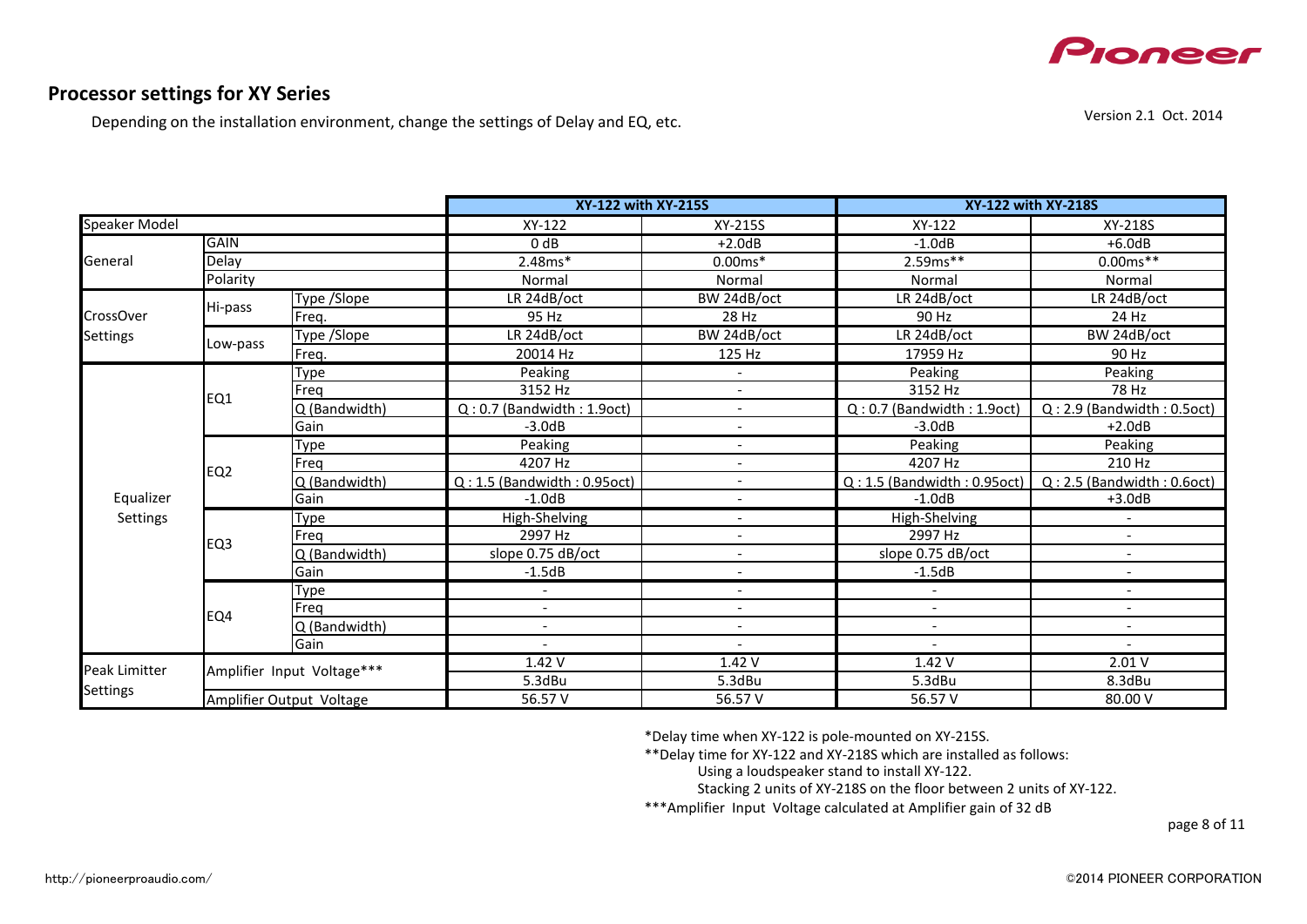

## **Processor settings for XY Series**

Depending on the installation environment, change the settings of Delay and EQ, etc.

|                      |                                 |                           | <b>XY-152 with XY-118S</b> |                          |                           |                              |  |  |
|----------------------|---------------------------------|---------------------------|----------------------------|--------------------------|---------------------------|------------------------------|--|--|
| <b>Speaker Model</b> |                                 |                           | $XY-152$                   |                          | XY-118S                   |                              |  |  |
|                      | <b>GAIN</b>                     |                           | $-7.0dB$                   |                          |                           | $+6.0dB$                     |  |  |
| General              | Delay*                          |                           | 0.40ms                     |                          | 0.00ms                    |                              |  |  |
|                      | Polarity                        |                           | Normal                     |                          | Normal                    |                              |  |  |
|                      |                                 | Type /Slope               | LR 24dB/oct                |                          | LR 24dB/oct               |                              |  |  |
| CrossOver            | Hi-pass                         | Freq.                     | 85 Hz                      |                          | 32 Hz                     |                              |  |  |
| <b>Settings</b>      |                                 | Type /Slope               | LR 24dB/oct                |                          | LR 24dB/oct               |                              |  |  |
|                      | Low-pass                        | Freq.                     | 20014 Hz                   |                          | 100 Hz                    |                              |  |  |
|                      | EQ No.                          |                           | EQ1                        | EQ4                      | EQ1                       | EQ4                          |  |  |
|                      | Type                            |                           | Peaking                    | $\overline{\phantom{a}}$ | Peaking                   | $\overline{\phantom{a}}$     |  |  |
|                      | Freq                            |                           | 86 Hz                      | $\overline{\phantom{a}}$ | 58 Hz                     | $\overline{\phantom{a}}$     |  |  |
|                      | Q (Bandwidth)                   |                           | Q: 2 (Bandwidth: 0.7oct)   | $\overline{\phantom{a}}$ | Q:3 (Bandwidth: 0.5oct)   | $\overline{\phantom{a}}$     |  |  |
|                      | Gain                            |                           | $+1.5dB$                   | $\overline{\phantom{a}}$ | $+0.5dB$                  | $\overline{\phantom{a}}$     |  |  |
|                      | EQ No.                          |                           | EQ2                        | EQ <sub>5</sub>          | EQ2                       | EQ5                          |  |  |
| Equalizer            | Type                            |                           | Peaking                    | $\overline{\phantom{a}}$ | Peaking                   | $\overline{\phantom{a}}$     |  |  |
|                      | Freq                            |                           | 172 Hz                     | $\overline{\phantom{a}}$ | 145 Hz                    | $\overline{a}$               |  |  |
| Settings             | Q (Bandwidth)                   |                           | $Q: 2$ (Bandwidth: 0.7oct) | $\overline{\phantom{a}}$ | $Q:3$ (Bandwidth: 0.5oct) | $\blacksquare$               |  |  |
|                      | Gain                            |                           | $-1.2dB$                   | $\overline{\phantom{a}}$ | $-2.6dB$                  | $\overline{\phantom{a}}$     |  |  |
|                      | EQ No.                          |                           | EQ3                        | EQ <sub>6</sub>          | EQ <sub>3</sub>           | EQ <sub>6</sub>              |  |  |
|                      | Type                            |                           | High-Shelving              | $\overline{\phantom{a}}$ | $\overline{\phantom{a}}$  | $\overline{\phantom{a}}$     |  |  |
|                      | Freq                            |                           | 1233 Hz                    | $\overline{\phantom{a}}$ | $\overline{\phantom{a}}$  | $\overline{\phantom{a}}$     |  |  |
|                      | Q (Bandwidth)                   |                           | slope 0.26 dB/oct          | $\overline{\phantom{a}}$ | $\overline{\phantom{a}}$  | $\qquad \qquad \blacksquare$ |  |  |
|                      | Gain                            |                           | $-2.0dB$                   | $\overline{\phantom{a}}$ |                           |                              |  |  |
| Peak Limitter        |                                 | Amplifier Input Voltage** | 1.81V                      |                          |                           | 2.25V                        |  |  |
|                      |                                 |                           | 7.4dBu                     |                          | 9.2dBu                    |                              |  |  |
| <b>Settings</b>      | <b>Amplifier Output Voltage</b> |                           |                            | 72.11V                   |                           | 89.44 V                      |  |  |

\*Delay time when a fullrange speaker is pole-mounted.

\*\*Amplifier Input Voltage calculated at Amplifier gain of 32 dB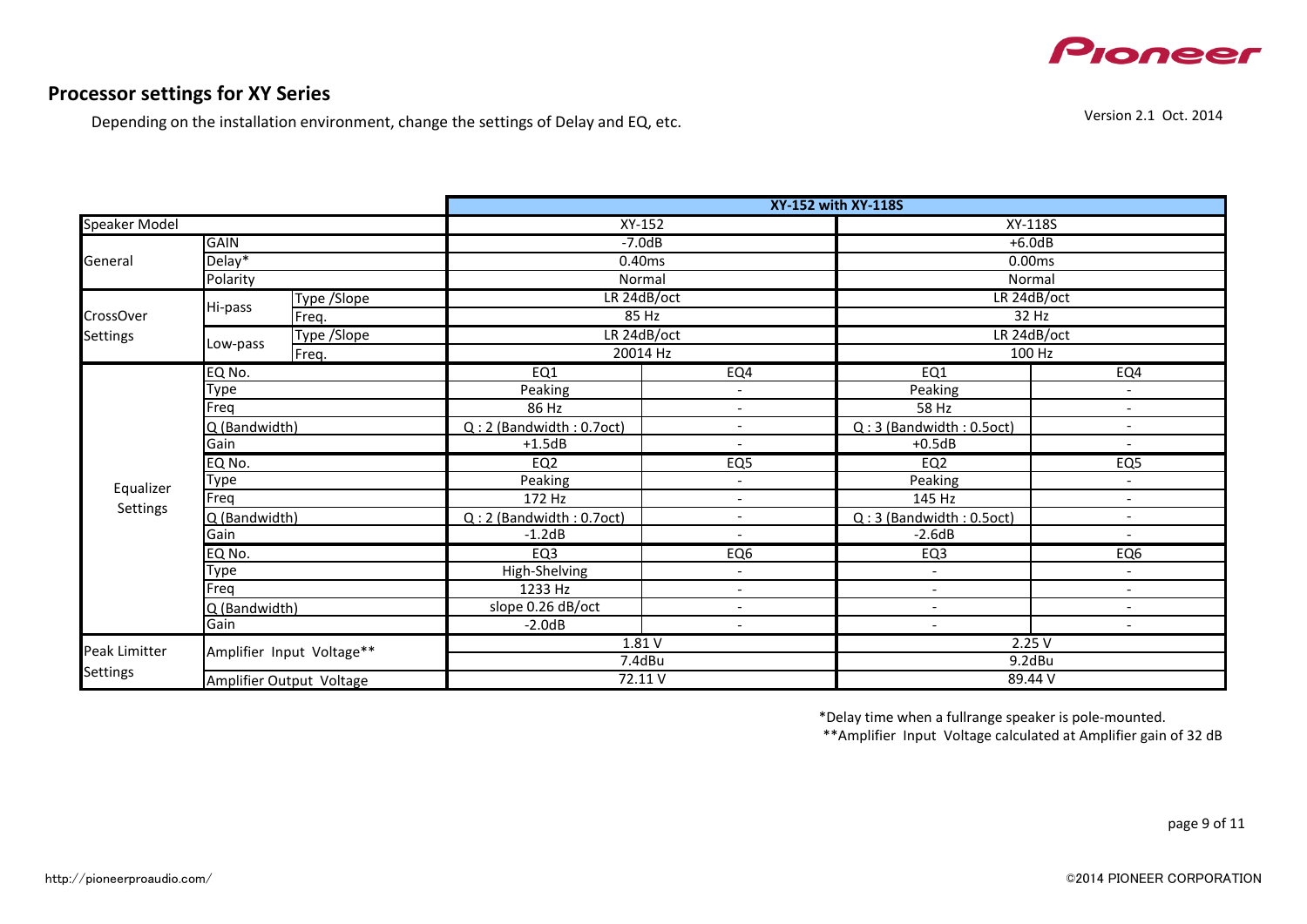

## **Processor settings for XY Series**

Depending on the installation environment, change the settings of Delay and EQ, etc.

|                      |                          |                           | XY-152 with XY-215S              |                          |                           |                          |  |  |
|----------------------|--------------------------|---------------------------|----------------------------------|--------------------------|---------------------------|--------------------------|--|--|
| <b>Speaker Model</b> |                          |                           |                                  | $XY-152$                 |                           | XY-215S                  |  |  |
|                      | <b>GAIN</b>              |                           |                                  | 0 <sub>d</sub> B         |                           | $+2.6dB$                 |  |  |
| General              | Delay*                   |                           | 10.22ms                          |                          | 0.00ms                    |                          |  |  |
|                      | Polarity                 |                           |                                  | Normal                   |                           | Normal                   |  |  |
|                      | Type / Slope             |                           | LR 24dB/oct                      |                          | BW 24dB/oct               |                          |  |  |
| <b>CrossOver</b>     | Hi-pass                  | Freq.                     | 80 Hz                            |                          | 29 Hz                     |                          |  |  |
| <b>Settings</b>      |                          | <b>Type /Slope</b>        | LR 24dB/oct                      |                          | BW 24dB/oct               |                          |  |  |
|                      | Low-pass                 | Freq.                     | 20014 Hz                         |                          | 127 Hz                    |                          |  |  |
|                      | EQ No.                   |                           | EQ1                              | EQ4                      | EQ1                       | EQ4                      |  |  |
|                      | Type                     |                           | Peaking                          | Low-Shelving             | Peaking                   | $\overline{\phantom{a}}$ |  |  |
|                      | Freg                     |                           | 57 Hz                            | 65 Hz                    | 130 Hz                    | $\overline{\phantom{a}}$ |  |  |
|                      | Q (Bandwidth)            |                           | Q: 3 (Bandwidth: 0.5oct)         | slope 1 dB/oct           | Q: 4 (Bandwidth: 0.35oct) |                          |  |  |
|                      | Gain                     |                           | $+2.0dB$                         | $+3.8dB$                 | $-0.5dB$                  | $\overline{\phantom{a}}$ |  |  |
|                      | EQ No.                   |                           | EQ <sub>2</sub>                  | EQ <sub>5</sub>          | EQ <sub>2</sub>           | EQ <sub>5</sub>          |  |  |
| Equalizer            | Type                     |                           | Peaking                          | High-Shelving            | $\overline{\phantom{a}}$  | $\overline{\phantom{a}}$ |  |  |
|                      | Freq                     |                           | 86 Hz                            | 1233 Hz                  | $\overline{a}$            | $\overline{\phantom{a}}$ |  |  |
| Settings             | Q (Bandwidth)            |                           | $Q: 2.2$ (Bandwidth: $0.65$ oct) | slope 0.26 dB/oct        | $\overline{\phantom{a}}$  | $\overline{\phantom{a}}$ |  |  |
|                      | Gain                     |                           | $+1.8dB$                         | $-1.7dB$                 | $\tilde{\phantom{a}}$     | $\overline{\phantom{a}}$ |  |  |
|                      | EQ No.                   |                           | EQ <sub>3</sub>                  | EQ <sub>6</sub>          | EQ <sub>3</sub>           | EQ <sub>6</sub>          |  |  |
|                      | Type                     |                           | Peaking                          | $\overline{\phantom{a}}$ | $\overline{\phantom{a}}$  | $\overline{\phantom{a}}$ |  |  |
|                      | Freg                     |                           | 1424 Hz                          | $\blacksquare$           | $\overline{\phantom{a}}$  | $\overline{\phantom{a}}$ |  |  |
|                      | Q (Bandwidth)            |                           | $Q: 2$ (Bandwidth: 0.7oct)       | $\overline{\phantom{a}}$ | $\overline{\phantom{a}}$  | $\overline{\phantom{a}}$ |  |  |
|                      | Gain                     |                           | $+1.2dB$                         | $\overline{\phantom{a}}$ | $\overline{\phantom{a}}$  |                          |  |  |
| Peak Limitter        |                          | Amplifier Input Voltage** |                                  | 1.81V                    |                           | 1.42V                    |  |  |
| <b>Settings</b>      |                          |                           | 7.4dBu                           |                          | 5.3dBu                    |                          |  |  |
|                      | Amplifier Output Voltage |                           | 72.11V                           |                          | 56.57 V                   |                          |  |  |

\*Delay time when a fullrange speaker is pole-mounted.

\*\*Amplifier Input Voltage calculated at Amplifier gain of 32 dB